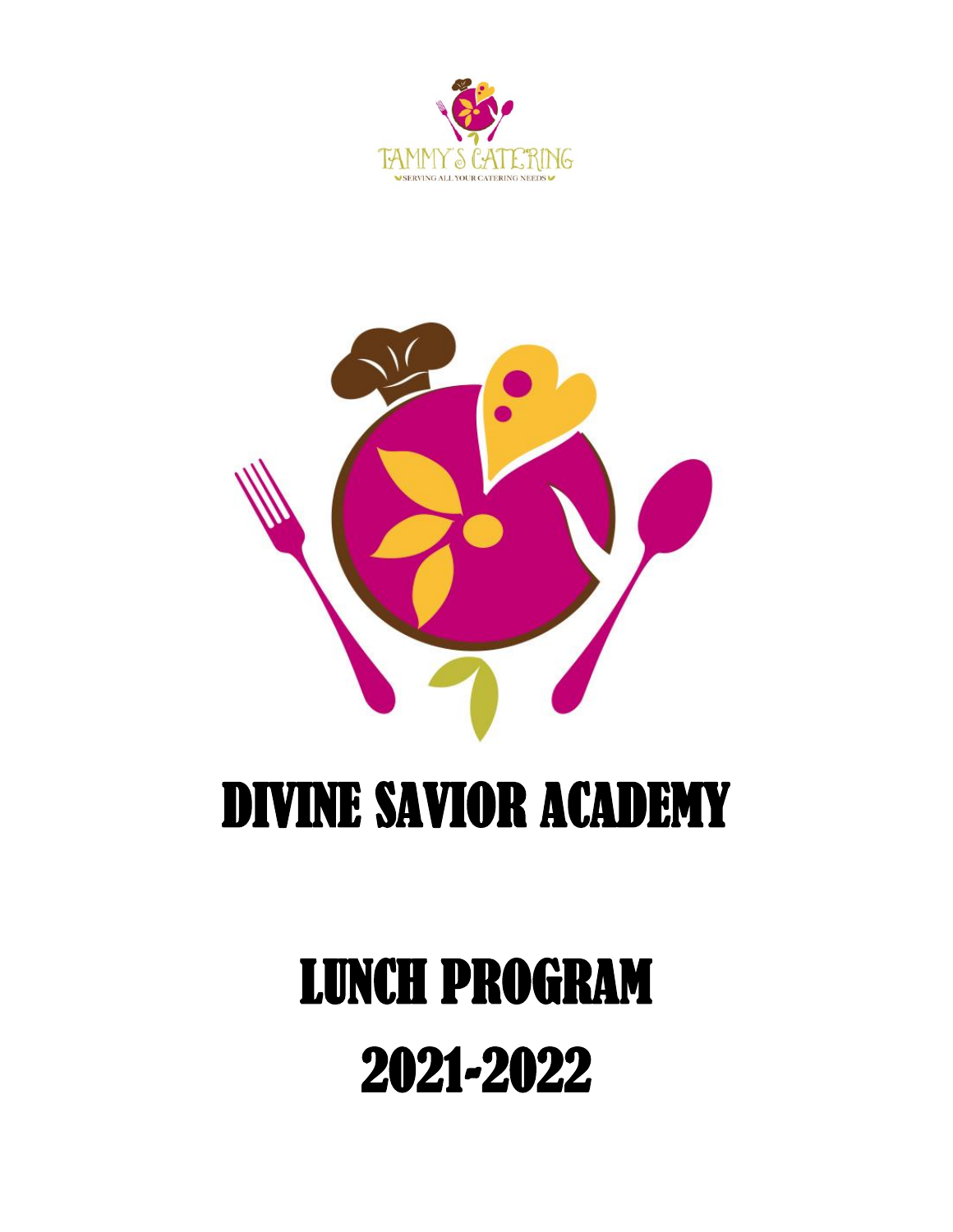

### **About Tammy's Catering Hot Lunch Program**

Tammy's Catering Inc. is Divine Savior Academy's hot lunch provider and handles all aspects of the hot lunch program including the menu, payments, and customer service. Tammy's offers many hot lunch options for our students, as well as an easy payment system for DSA families.

#### **PreK-5th Grade Program**

In PreK-5th grade, Tammy's offers two hot meal choices every day as well as the choice of a sandwich or salad. Each meal includes a protein, vegetable, side items, and a dessert (usually a fresh fruit or cookie on Fridays). The cost of PreK-5th grade lunch is \$5.50/day, beverage included. Breakfast is offered from 7:30am-8:00am in the high school cafeteria.

#### **6th-12th Grade Program**

In 6th-12th grade, students eat in the high school cafeteria. They have a variety of hot meal choices (\$6.00/day) or the option to purchase hamburgers, sandwiches, pizza, salads, as well as chips, beverages, and other snack items a la carte style (see attached 6th-12th menu for pricing). Breakfast is offered from 7:30am-8:00am in the high school cafeteria.

#### **Hot Lunch Menu**

A monthly hot lunch menu is available in Divine Savior's school offices or online at the Divine Savior website (www.divinesavioracademy.com).

#### **Payments**

All DSA students automatically have a lunch account. Account payments can be made in the form of cash, check (Tammy's Catering), cash app, Venmo, Zelle, or credit card. Payments are taken by phone, in person, or online at schoolpaymentportal.com. An automatic payment account can be set up by filling out the bottom of the CC authorization form. Parents have the option to choose for the account to be replenished automatically weekly, biweekly, or monthly. Middle and high school students can also pay by credit/debit/apple pay at the time they obtain their lunch. VENMO/CASH APP/ZELLE (786.501.9620) (ALL PREVIOUS ACCOUNTS STAY THE SAME AND FUNDS ROLL OVER EVERY YEAR.)

#### **Contact Information**

Tammy's Catering handles all payments and customer service inquiries. Divine Savior Academy and its employees do not have access to payment systems or parent requests. Please direct all your hot lunch program needs to:

#### **Tammy's Catering Services**

**Phone: (786) 501 9620 \*\*Calls are answered from 7:30 am – 2 pm. If you call after hours, please leave us a message or send us a text and we will get back to you the following morning. \*\***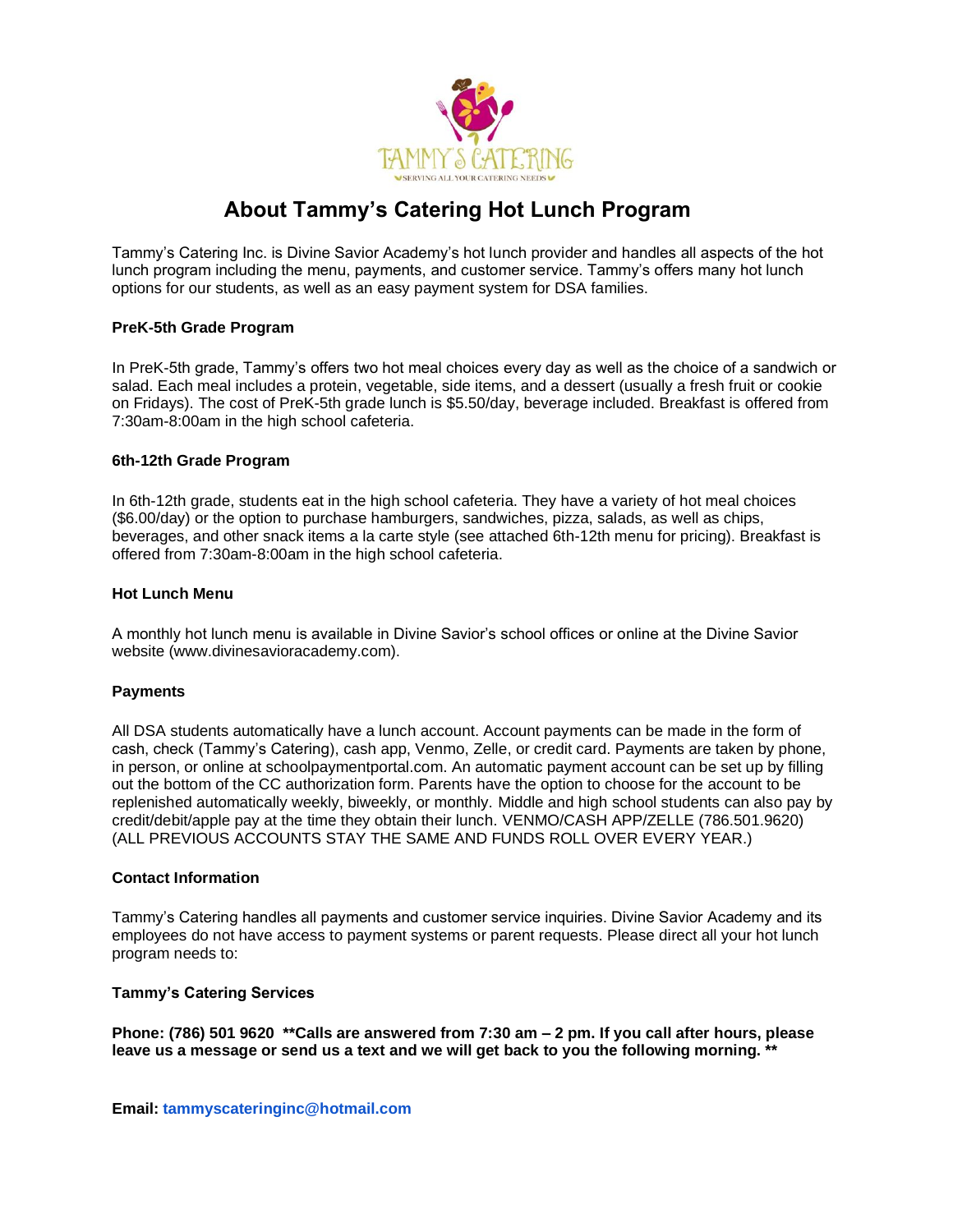

## **Tammy's Catering: Signup for Hot Lunch!**

Once you have turned in your credit card authorization form, created an online account, and deposited funds, your student may order hot lunch. You do not have to pre-sign up for lunch. As long as there is money in your student's account, he/she may order from the hot lunch program. Students who need a lunch and have a high negative balance/parents can't be reached will be given a ham sandwich.

Through this online account, you can monitor your child's lunchtime purchases, track what your child has been eating, make food restrictions, make deposits into their meal accounts, and have an email reminder sent to you when your child's account balance gets low. Each child's account will be updated nightly so that account balance information and payments will be current.

Below is a quick guide to setting up your User ID. If you would like detailed information, use the "Parent Guide to School Payment Portal 2021". This document will assist new users with the most basic functionality of the School Payment Portal. Any questions or concerns with a student's account should be directed to Liset Nunez at [tammyscateringinc@hotmail.com.](mailto:tammyscateringinc@hotmail.com)

#### **To set up your account you can visit [www.schoolpaymentportal.com](http://www.schoolpaymentportal.com/)**

- Enter the Zip Code of School in the field for zip code, then hit search
- Click on the School District and enter your information (you will create your password here) then click on create account.
- Click on HERE to take you to the Home Page
- Enter your E-mail Address and Password you just created
- Click HERE to add students
- Enter your students last name and student ID number then click search
- Click on MANAGE CAFETERIA ACCOUNT
- From here you can view your student's account to see their balance and what they have purchased since the first day of school or add funds to your student's account.

#### **ON-LINE PAYMENTS COMING SOON!**

*FEE STRUCTURE*

• Credit Card Payments (Visa, MasterCard, Discover) 2.3% + \$1.00 per transaction

#### **EXAMPLE**:

Parent/Guardian Deposits \$50.00 Credit Card Payment: The parent/guardian would be charged \$50.00 that is deposited to the district bank account as well as a \$2.15 convenience fee paid to us to cover the fee processing expenses.

Sincerely, Tammy Nunez Tammy's Catering 786-501-9620 [tammyscateringinc@hotmail.com](mailto:tammyscateringinc@hotmail.com)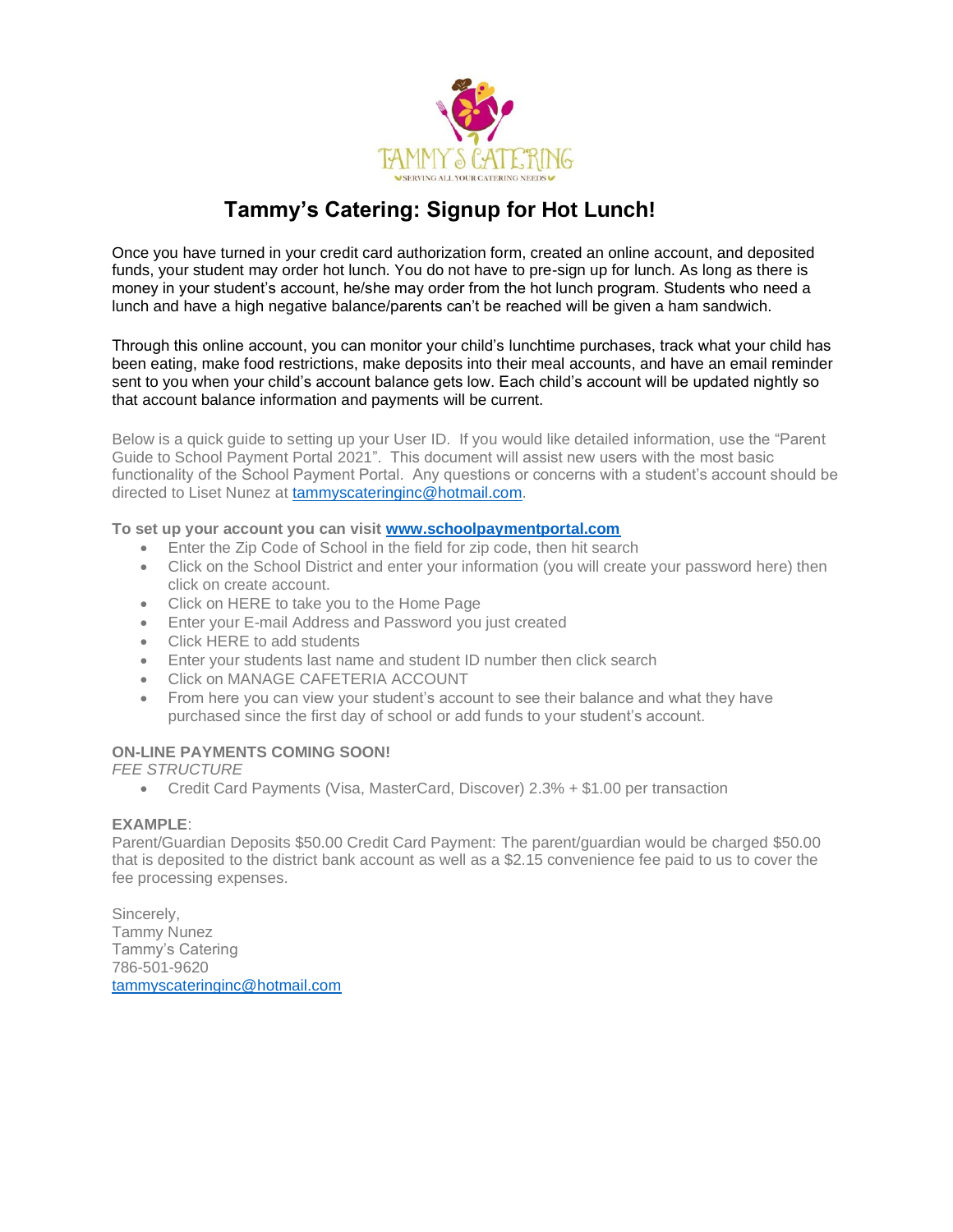

## **Tammy's Catering Service 6th-12th Grade Hot Lunch Price List**

**Breakfast:**

-Breakfast Sandwiches: (\$2.00-\$3.00) -Tostada: \$2.00 -Fruit Cup: \$2.00 -Parfait Cup: \$2.50

**Hot Lunch Meal:** (as listed on monthly hot lunch menu) (Daily menu specials are also available.)

-6th-12th Grade: \$6.00/day, beverage included -Hot Meal (no sides included): Small \$2.00, Large \$4.00

#### **Soup and Salad Bar:**

- Soup: \$2.50
- Salad Bowl: \$3.00
- Salad to Go: \$3.50/\$4.00

#### **From the Grill:**

-Grilled Cheese Sandwich: \$2.00 -Hot Dog or Corn Dog: \$2.00 -Cheeseburger: \$4.25 -Hamburger: \$4.00 -Bacon Cheeseburger: \$4.50 -Cheese Pizza: \$2.00 -Pepperoni Pizza: \$2.25 -Chicken Sandwich: \$4.00 -Chicken Nugget Bowl: \$3.00/\$6.00 -Sub Sandwich or Wraps: \$5.00 -Grilled Chicken Breast: \$3.00

#### **Snacks:**

-Chips: (\$1.00-\$1.50) -Cheese Sticks: \$0.75 each -Ham Croquettes: \$3.50/\$6.00 -Fruit: \$1.00

#### **Beverages:**

-Milk: \$1.00 -Water: \$1.25 -Bottled Juice: \$2.00 -Bottled Drinks: \$1.50-\$3.00